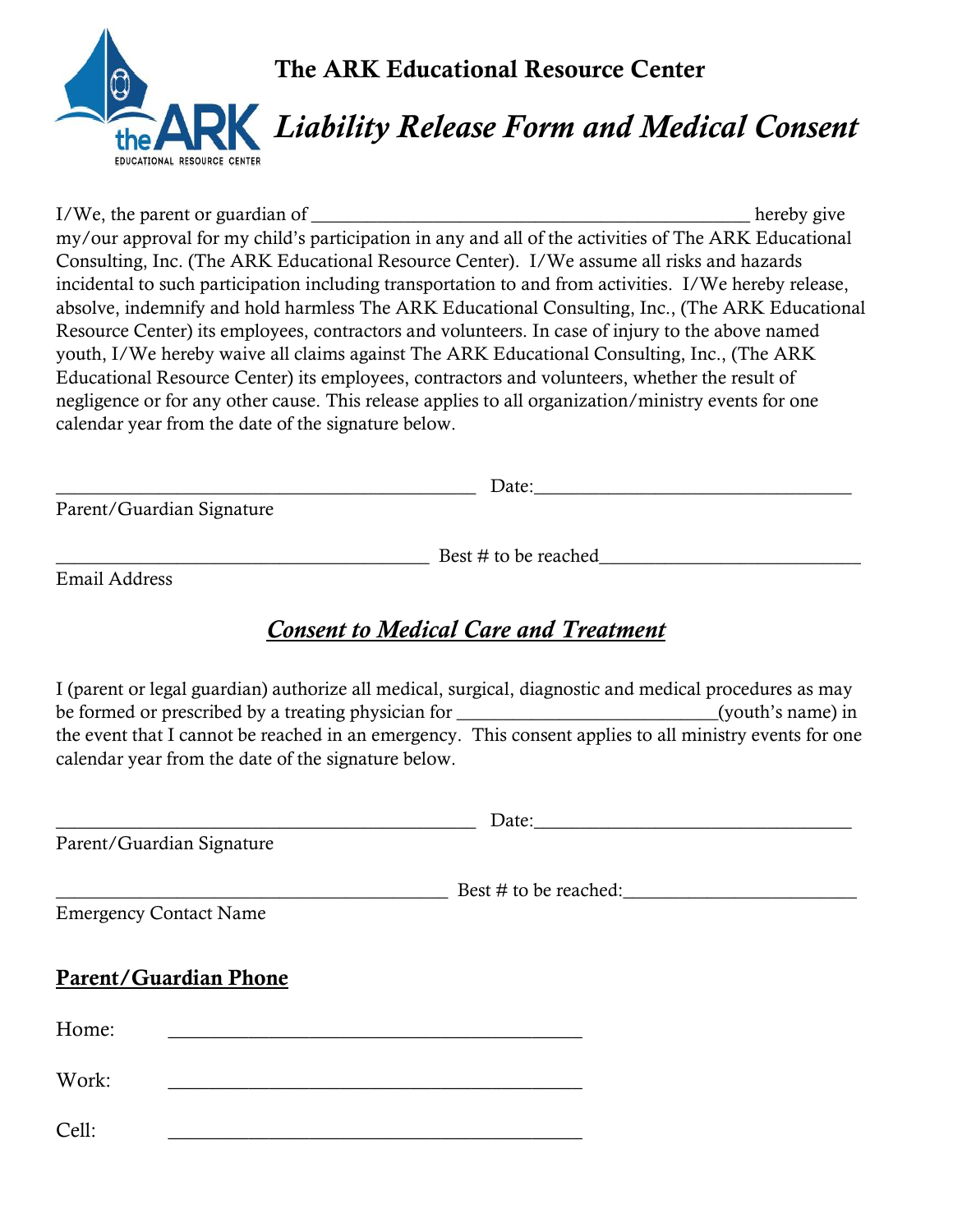|  | בי<br>۱O<br>г. |  |
|--|----------------|--|
|--|----------------|--|

#### **Physician**

Name: 2008. 2008. 2008. 2008. 2008. 2008. 2008. 2008. 2008. 2008. 2008. 2008. 2008. 2008. 2008. 2008. 2008. 20<br>2008. 2008. 2008. 2008. 2008. 2008. 2008. 2008. 2008. 2008. 2008. 2008. 2008. 2008. 2008. 2008. 2008. 2008. 20 Phone Number:

 $\_$  , and the set of the set of the set of the set of the set of the set of the set of the set of the set of the set of the set of the set of the set of the set of the set of the set of the set of the set of the set of th

 $\_$  , and the set of the set of the set of the set of the set of the set of the set of the set of the set of the set of the set of the set of the set of the set of the set of the set of the set of the set of the set of th

Medical Insurance Company

Name: 2008. 2008. 2008. 2008. 2008. 2008. 2008. 2008. 2008. 2008. 2008. 2008. 2008. 2008. 2008. 2008. 2008. 20<br>2008. 2008. 2008. 2008. 2008. 2008. 2008. 2008. 2008. 2008. 2008. 2008. 2008. 2008. 2008. 2008. 2008. 2008. 20

Policy Number:

### Known Medical Conditions/Allergies/Current Medications

# *Youth and Children Picture Publication Policy & Consent*

It is our desire at The ARK Educational Consulting Inc. (The ARK Educational Resource Center) to act in ways that limit the risk of our youth and children to abuse of a sexual or non-sexual nature. We also wish to promote the communal and fellowship aspects of the youth and children's activities through many different ways, especially through online mediums such as our organization/ministry website and social networking sites. This includes publishing pictures of youth and children's events that may include pictures of specific youth and/or children. We understand that online venues can be fertile ground for abusers and wish to minimize the risks of such possibilities. Thus, we wanted to make parents/guardians of youth and/or children aware of the purposes regarding the publication of pictures, videos, audio, etc. of minors and explicitly gain their permission for the publication of media containing images and/or recordings of their youth and/or children. It will be assumed that permission is not granted to publish such images, video or audio unless this permission is granted.

#### Our goal and purposes regarding the publication of images, video, audio or other media are:

- ❖ To have approval from at least one parent or legal guardian for the publication of a picture on any publication to which The ARK Educational Consulting Inc. (The ARK Educational Resource Center) has control.
- ❖ To never publish anything indecent or sexually suggestive with a youth or child involved.
- ❖ To remove any picture of any youth or child at the request of the minor's parent(s) or legal guardian(s) within a timely manner.